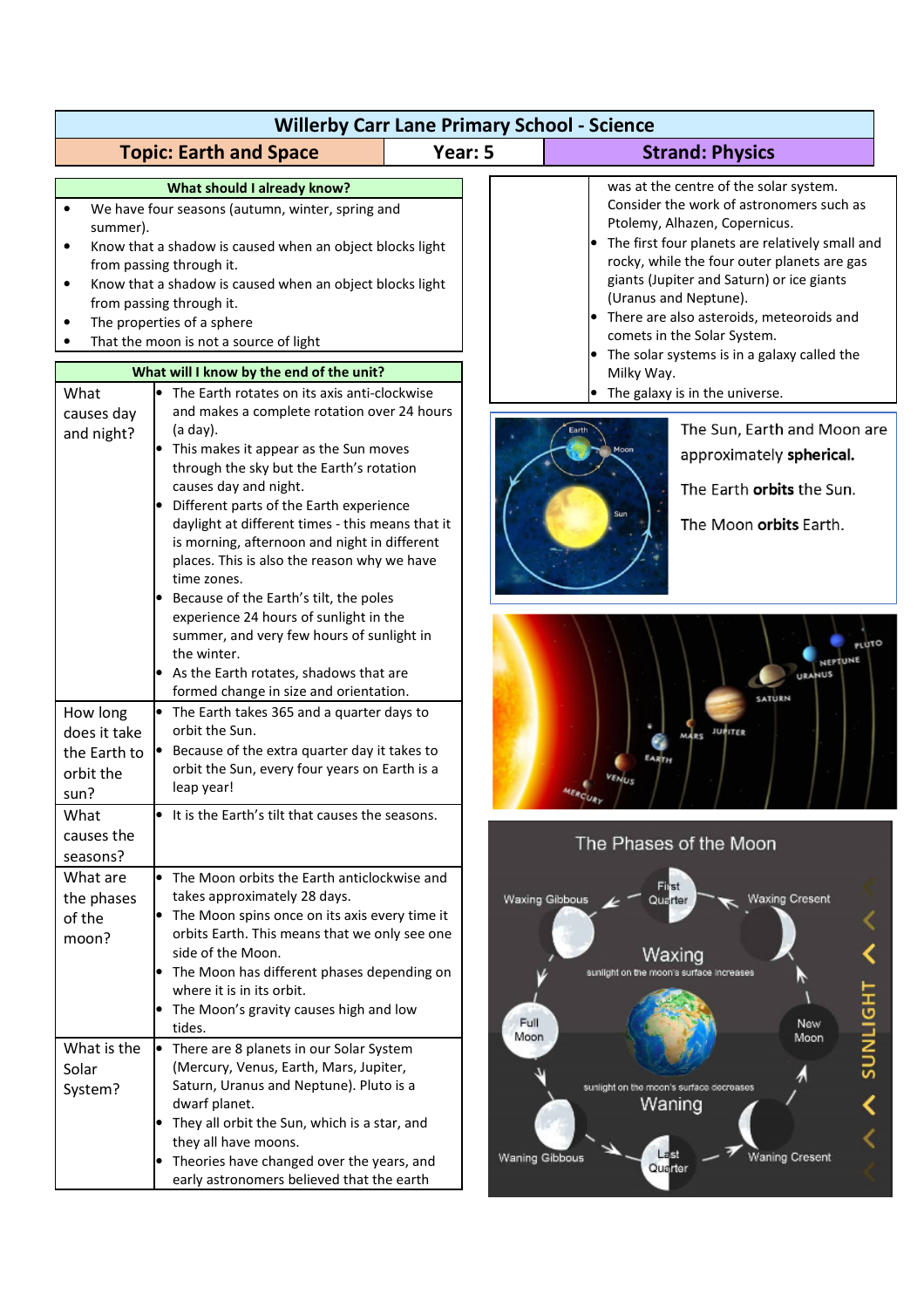| <b>Vocabulary</b> |                                                                                                            |  |
|-------------------|------------------------------------------------------------------------------------------------------------|--|
| asteroid          | a rock that orbits the Sun in a belt between<br>Mars and Jupiter axis an imaginary line                    |  |
|                   | through the middle of something                                                                            |  |
| astronomer        | an expert in astronomy                                                                                     |  |
| axis              | a straight line about which a body rotates                                                                 |  |
| comet             | a bright object with a long tail that travels<br>around the Sun                                            |  |
| galaxy            | an extremely large group of stars and<br>planets. Our galaxy is called the Milky Way.                      |  |
| Geocentric        | Where people believed the earth was at<br>the centre of the solar system                                   |  |
| gravity           | the force which causes things to drop to<br>the ground                                                     |  |
| Heliocentric      | Representing the sun as the centre of the<br>solar system, the modern view of the solar<br>system          |  |
| leap year         | a year which has 366 days. The extra day is<br>the 29th February. There is a leap year<br>every four years |  |
| meteorite         | a rock from outer space that has landed<br>on Earth                                                        |  |

| moon         | The Moon is an astronomical body that<br>orbits the Earth as its only permanent<br>natural satellite                                                                      |
|--------------|---------------------------------------------------------------------------------------------------------------------------------------------------------------------------|
| orbit        | the curved path in space that is followed<br>by an object going round and round a<br>planet, moon, or star                                                                |
| planet       | a large, round object in space that moves<br>around a star                                                                                                                |
| satellite    | A celestial body or artificial body that<br>orbits the earth or another planet                                                                                            |
| shadow       | a dark shape on a surface that is made<br>when something stands between a light<br>and the surface                                                                        |
| Solar System | the Sun and all the planets that go round it                                                                                                                              |
| sphere       | an object that is round in shape like a ball<br>spin turns quickly around a central point                                                                                 |
| star         | a large ball of burning gas in space                                                                                                                                      |
| sun          | The star round which planets orbit                                                                                                                                        |
| time zones   | one of the areas into which the world is<br>divided where the time is calculated as<br>being a particular number of hours behind<br>or ahead of GMT (Greenwich Mean Time) |
| universe     | the whole of space and all the stars,<br>planets, and other forms of matter and<br>energy in it                                                                           |

## **Investigate!**

- How do we know the earth is spherical?
- Mark the length of shadows over a day
- Keep a Moon diary over the course of a month what do you notice?
- Compare the time of day at different places on Earth.

## **Common misconceptions**

Some children may think:

- the Earth is flat
- the Sun is a planet
- the Sun rotates around the Earth
- the Sun moves across the sky during the day
- the Sun rises in the morning and sets in the evening
- the Moon appears only at night
- night is caused by the Moon getting in the way of the Sun or the Sun moving further away from the Earth.